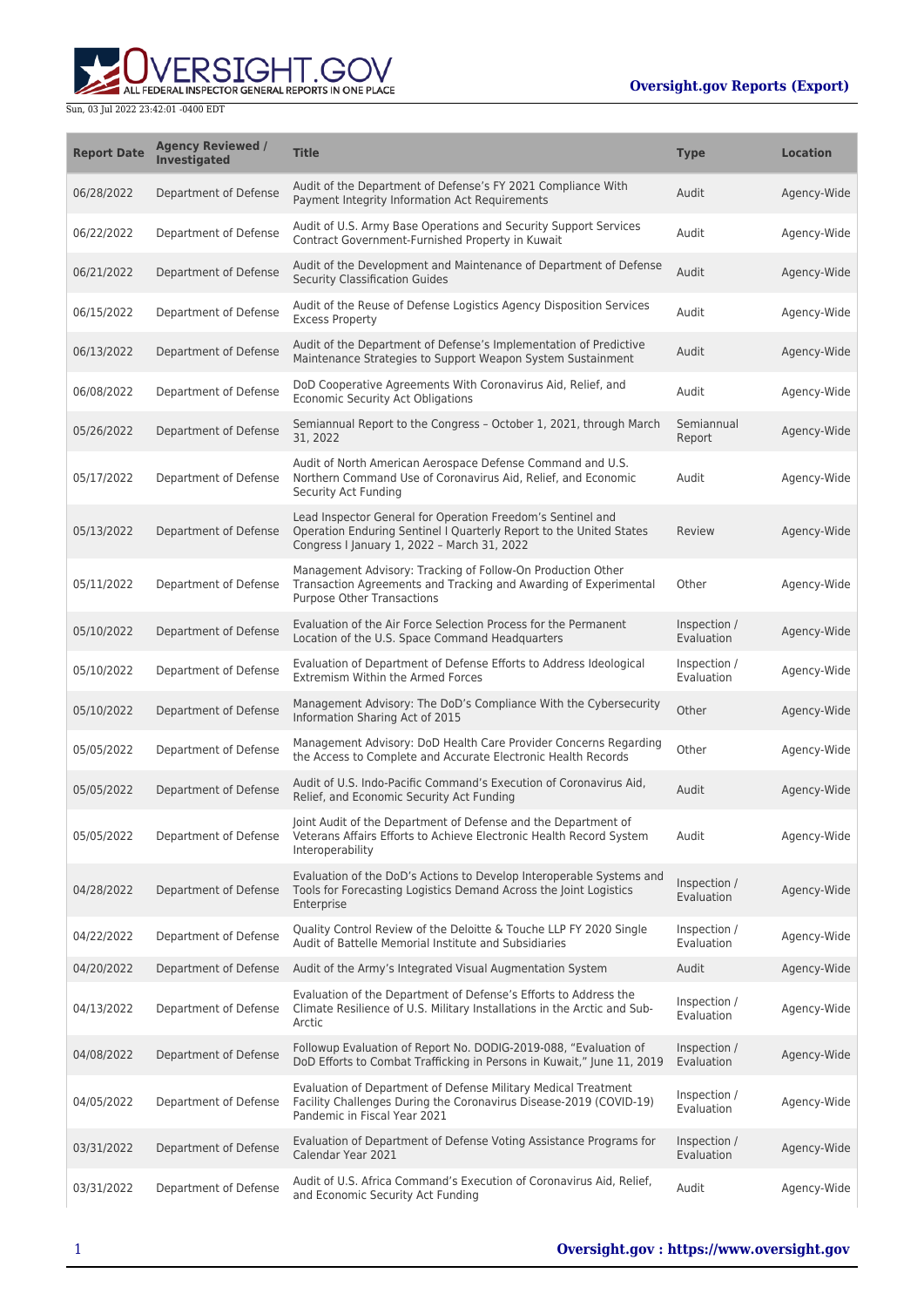

| <b>Report Date</b> | <b>Agency Reviewed /</b><br><b>Investigated</b> | <b>Title</b>                                                                                                                                                                         | <b>Type</b>                | <b>Location</b> |
|--------------------|-------------------------------------------------|--------------------------------------------------------------------------------------------------------------------------------------------------------------------------------------|----------------------------|-----------------|
| 03/30/2022         | Department of Defense                           | Audit of Entitlements for Activated Army National Guard and Air<br>National Guard Members Supporting the Coronavirus Disease-2019<br>Mission                                         | Audit                      | Agency-Wide     |
| 03/21/2022         | Department of Defense                           | Audit of DoD Hotline Allegations Concerning the DoD Ordnance<br><b>Technology Consortium Award Process</b>                                                                           | Audit                      | Agency-Wide     |
| 03/14/2022         | Department of Defense                           | Audit of Contracts Awarded and Administered by the Defense Media<br>Activity                                                                                                         | Audit                      | Agency-Wide     |
| 03/10/2022         | Department of Defense                           | Audit of Active Duty Service Member Alcohol Misuse Screening and<br>Treatment                                                                                                        | Audit                      | Agency-Wide     |
| 03/09/2022         | Department of Defense                           | Management Advisory: DoD Support for the Relocation of Afghan<br>Nationals at Camp Atterbury, Indiana                                                                                | Other                      | Agency-Wide     |
| 03/07/2022         | Department of Defense                           | Audit of Department of Defense Small Business Subcontracting<br>Requirements                                                                                                         | Audit                      | Agency-Wide     |
| 03/03/2022         | Department of Defense                           | Management Advisory: DoD Support for the Relocation of Afghan<br>Nationals at Holloman Air Force Base, New Mexico                                                                    | Other                      | Agency-Wide     |
| 03/01/2022         | Department of Defense                           | Management Advisory on the Lack of Memorandums of Agreement for<br>DoD Support for the Relocation of Afghan Nationals                                                                | Other                      | Agency-Wide     |
| 02/22/2022         | Department of Defense                           | Audit of the Protection of Military Research Information and<br>Technologies Developed by Department of Defense Academic and<br><b>Research Contractors</b>                          | Audit                      | Agency-Wide     |
| 02/16/2022         | Department of Defense                           | Management Advisory: DoD Support for the Relocation of Afghan<br>Nationals at Fort Bliss, Texas                                                                                      | Other                      | Agency-Wide     |
| 02/15/2022         | Department of Defense                           | Evaluation of the Screening of Displaced Persons from Afghanistan                                                                                                                    | Inspection /<br>Evaluation | Agency-Wide     |
| 02/15/2022         | Department of Defense                           | Management Advisory: DoD Support for the Relocation of Afghan<br>Nationals at Fort McCoy, Wisconsin                                                                                  | Other                      | Agency-Wide     |
| 02/15/2022         | Department of Defense                           | Lead Inspector General for Operation Freedom's Sentinel and<br>Operation Enduring Sentinel I Quarterly Report to the United States<br>Congress I October 1, 2021 - December 31, 2021 | Review                     | Agency-Wide     |
| 02/10/2022         | Department of Defense                           | External Peer Review of the National Guard Bureau Internal Review<br>Office                                                                                                          | Inspection /<br>Evaluation | Agency-Wide     |
| 02/04/2022         | Department of Defense                           | Lead Inspector General for Operation Inherent Resolve I Quarterly<br>Report to the United States Congress I October 1, 2021 - December<br>31, 2021                                   | Review                     | Agency-Wide     |
| 02/03/2022         | Department of Defense                           | Audit of TRICARE Telehealth Payments                                                                                                                                                 | Audit                      | Agency-Wide     |
| 02/02/2022         | Department of Defense                           | Quality Control Review of the Warren Averett, LLC FY 2019 Single<br>Audit of DEFENSEWERX, Inc.                                                                                       | Review                     | Agency-Wide     |
| 02/02/2022         | Department of Defense                           | Management Advisory: DoD Support for the Relocation of Afghan<br>Nationals at Joint Base McGuire-Dix-Lakehurst, New Jersey                                                           | Other                      | Agency-Wide     |
| 02/01/2022         | Department of Defense                           | Audit of DoD Implementation of the DoD Coronavirus Disease-2019<br>Vaccine Distribution Plan                                                                                         | Audit                      | Agency-Wide     |
| 01/31/2022         | Department of Defense                           | Interagency Coordination Group of Inspectors General for Guam<br>Realignment Annual Report                                                                                           | Other                      | Agency-Wide     |
| 01/25/2022         | Department of Defense                           | Audit of the Office of Net Assessment's Contract Administration<br>Procedures (DODIG-2022-057)                                                                                       | Audit                      | Agency-Wide     |
| 01/24/2022         | Department of Defense                           | DoD OIG COVID-19 Oversight Plan - Q1 2022                                                                                                                                            | Other                      | Agency-Wide     |
| 01/20/2022         | Department of Defense                           | Management Advisory: DoD Support for the Relocation of Afghan<br>Nationals at Fort Pickett, Virginia                                                                                 | Other                      | Agency-Wide     |
| 01/19/2022         | Department of Defense                           | Management Advisory Regarding Results from Research for Future<br>Audits and Evaluations Related to the Effects of the 2019 Novel<br>Coronavirus on DoD Operations                   | Other                      | Agency-Wide     |
| 01/12/2022         | Department of Defense                           | Audit of the Department of Defense Foreign Military Sales Acquisition<br>Process                                                                                                     | Audit                      | Agency-Wide     |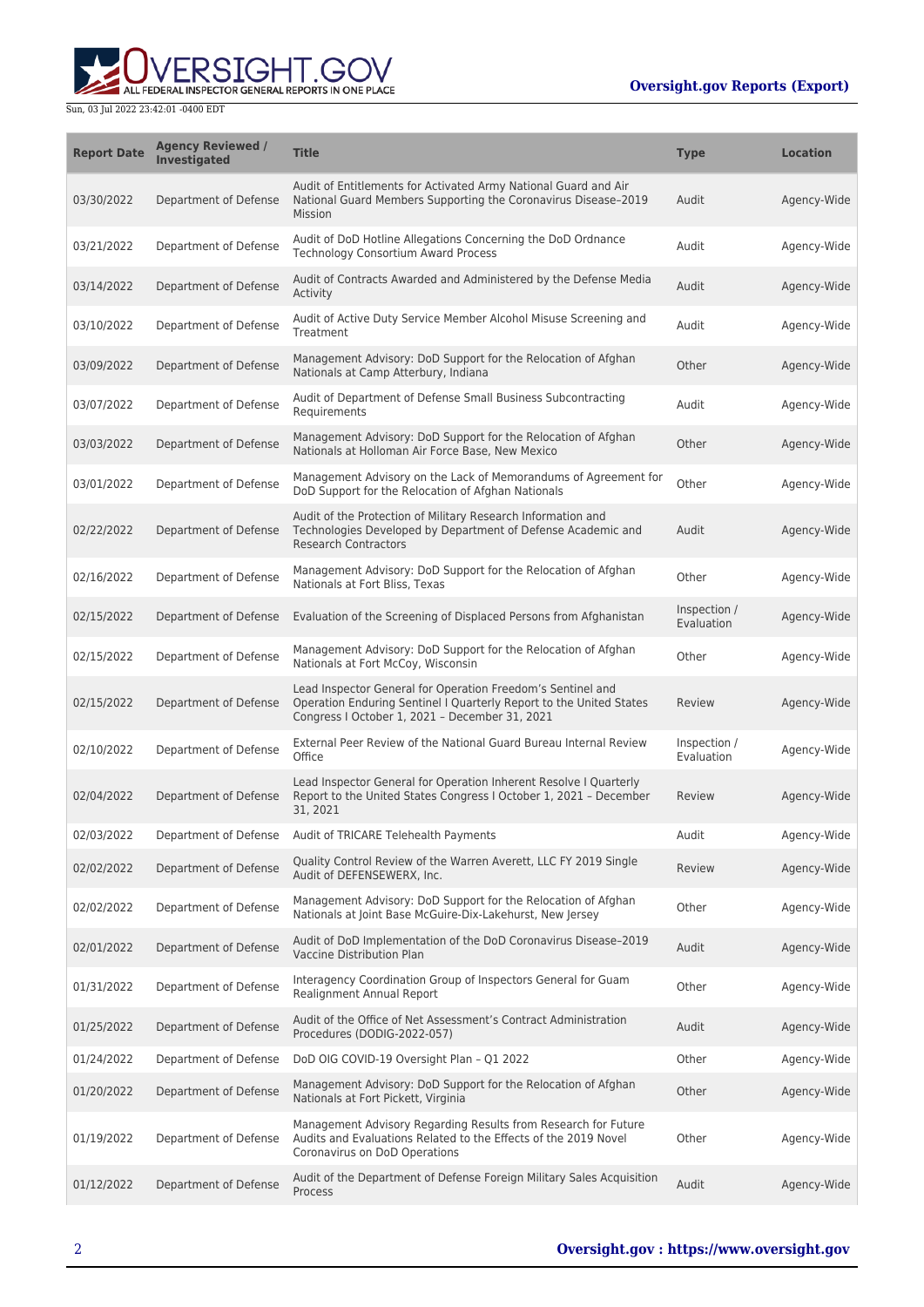

| <b>Report Date</b> | <b>Agency Reviewed /</b><br><b>Investigated</b> | <b>Title</b>                                                                                                                                                                                 | <b>Type</b>                         | <b>Location</b> |
|--------------------|-------------------------------------------------|----------------------------------------------------------------------------------------------------------------------------------------------------------------------------------------------|-------------------------------------|-----------------|
| 01/11/2022         | Department of Defense                           | Audit of the Defense Health Agency's Reporting of Improper Payment<br>Estimates for the Military Health Benefits Program                                                                     | Audit                               | Agency-Wide     |
| 01/06/2022         | Department of Defense                           | Evaluation of Contract Monitoring and Management for Project Maven                                                                                                                           | Inspection /<br>Evaluation          | Agency-Wide     |
| 01/05/2022         | Department of Defense                           | Audit of DoD Maintenance of Space Launch Equipment and Facilities                                                                                                                            | Audit                               | Agency-Wide     |
| 01/05/2022         | Department of Defense                           | Management Advisory: DoD Support for the Relocation of Afghan<br>Nationals at Marine Corps Base Quantico, Virginia                                                                           | Audit                               | Agency-Wide     |
| 01/05/2022         | Department of Defense                           | Management Advisory: DoD Support for the Relocation of Afghan<br>Nationals at Fort Lee, Virginia                                                                                             | Audit                               | Agency-Wide     |
| 12/20/2021         | Department of Defense                           | External Peer Review of the Defense Contract Management Agency<br>Office of Internal Audit and Inspector General                                                                             | Other                               | Agency-Wide     |
| 12/17/2021         | Department of Defense                           | Management Advisory: DoD Support for the Relocation of Afghan<br>Nationals at Rhine Ordnance Barracks                                                                                        | Other                               | Agency-Wide     |
| 12/13/2021         | Department of Defense                           | Audit of the Business Model for TransDigm Group Inc. and Its Impact<br>on Department of Defense Spare Parts Pricing                                                                          | Audit                               | Agency-Wide     |
| 12/03/2021         | Department of Defense                           | Audit of the DoD's Use of Cybersecurity Reciprocity Within the Risk<br>Management Framework Process                                                                                          | Audit                               | Agency-Wide     |
| 12/01/2021         | Department of Defense                           | Department of Defense Progress on Implementing Fiscal Year 2021<br>NDAA Section 554 Requirements Involving Prohibited Activities of<br><b>Covered Armed Forces</b>                           | Review                              | Agency-Wide     |
| 11/23/2021         | Department of Defense                           | SEMIANNUAL REPORT TO THE CONGRESS - APRIL 1, 2021 THROUGH<br>SEPTEMBER 30, 2021                                                                                                              | Semiannual<br>Report                | Agency-Wide     |
| 11/16/2021         | Department of Defense                           | Audit of the Department of Defense Strategic Planning for Overseas<br><b>Civilian Positions</b>                                                                                              | Audit                               | Agency-Wide     |
| 11/16/2021         | Department of Defense                           | Evaluation of U.S. Central Command and U.S. Special Operations<br>Command Implementation of the Administrative Requirements<br>Related to the Department of Defense's Law of War Policies    | Inspection /<br>Evaluation          | Agency-Wide     |
| 11/16/2021         | Department of Defense                           | REVIEW OF THE DEPARTMENT OF DEFENSE'S ROLE,<br>RESPONSIBILITIES, AND ACTIONS TO PREPARE FOR AND RESPOND TO<br>THE PROTEST AND ITS AFTERMATH AT THE U.S. CAPITOL CAMPUS ON<br>JANUARY 6, 2021 | Review                              | Agency-Wide     |
| 11/15/2021         | Department of Defense                           | Lead Inspector General for Operation Freedom's Sentinel I Quarterly<br>Report to the United States Congress I July 1, 2021 - September 30,<br>2021                                           | Review                              | Agency-Wide     |
| 11/12/2021         |                                                 | Department of Defense Fiscal Year 2022 Oversight Plan                                                                                                                                        | Other                               | Agency-Wide     |
| 11/12/2021         | Department of Defense                           | Top DoD Management Challenges - Fiscal Year 2022                                                                                                                                             | <b>Top Management</b><br>Challenges | Agency-Wide     |
| 11/12/2021         | Department of Defense                           | Audit of the U.S. Army Corps of Engineers Border Infrastructure<br>Contract                                                                                                                  | Audit                               | Agency-Wide     |
| 11/10/2021         | Department of Defense                           | Evaluation of Special Victim Investigation and Prosecution Capability<br>Within the Department of Defense                                                                                    | Inspection /<br>Evaluation          | Agency-Wide     |
| 11/08/2021         | Department of Defense                           | FY 2022 Comprehensive Oversight Plan for Overseas Contingency<br>Operations                                                                                                                  | Other                               | Agency-Wide     |
| 11/08/2021         | Department of Defense                           | Audit of the U.S. Army Corps of Engineers Compliance With the Digital<br>Accountability and Transparency Act of 2014                                                                         | Audit                               | Agency-Wide     |
| 11/08/2021         | Department of Defense                           | Audit of the DoD's Compliance With the Digital Accountability and<br>Transparency Act of 2014                                                                                                | Audit                               | Agency-Wide     |
| 11/08/2021         | Department of Defense                           | FY 2022 Comprehensive Oversight Plan for Overseas Contingency<br>Operations                                                                                                                  | Review                              | Agency-Wide     |
| 11/04/2021         | Department of Defense                           | Evaluation of Department of Defense Compliance at Sites Conducting<br>Open Burning or Open Detonation of Waste Military Munitions in the<br><b>United States</b>                             | Inspection /<br>Evaluation          | Agency-Wide     |
| 11/03/2021         | Department of Defense                           | Lead Inspector General for Operation Inherent Resolve Quarterly<br>Report to the United States Congress   July 1, 2021 - September 30,<br>2021                                               | Other                               | Agency-Wide     |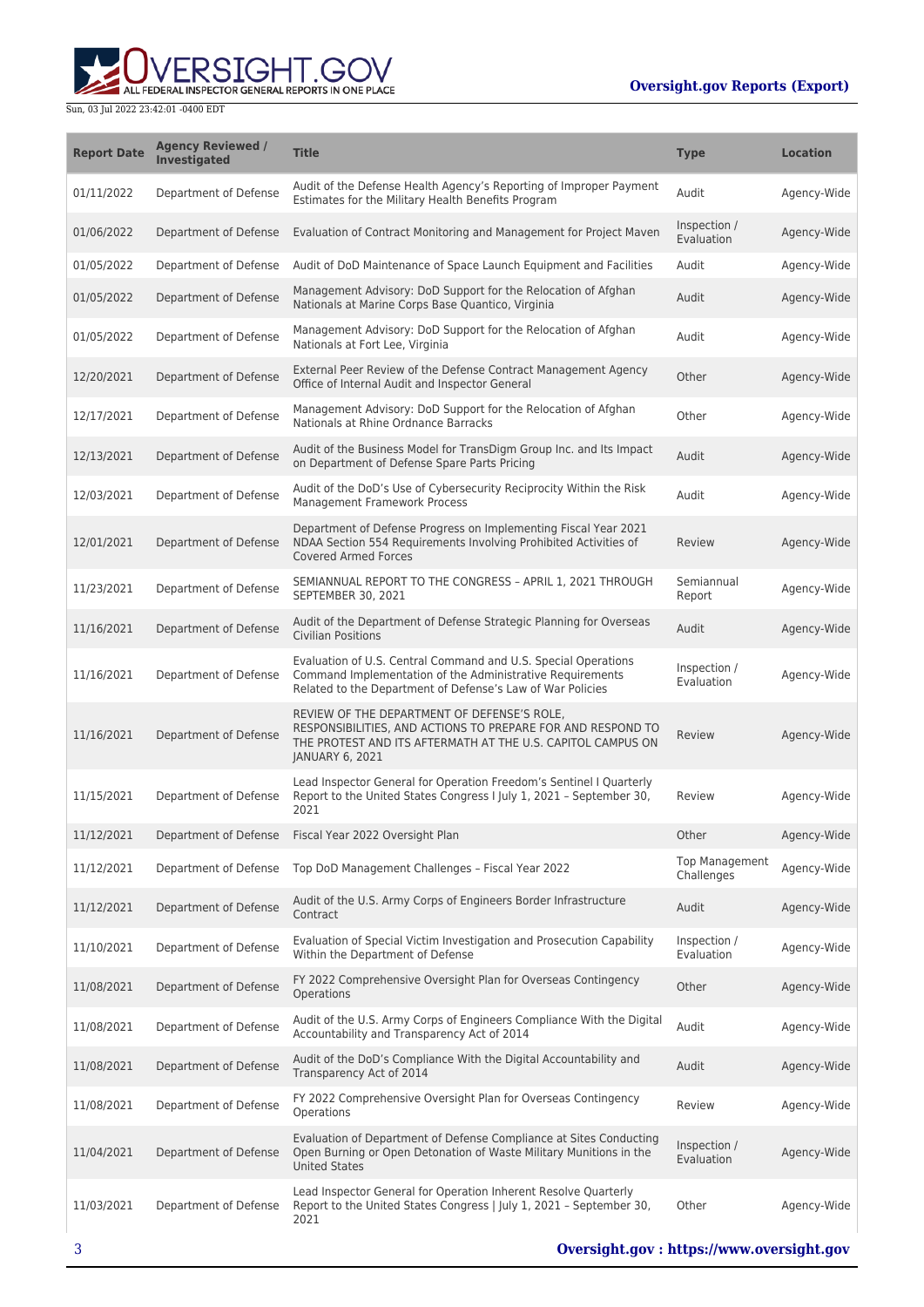

| <b>Report Date</b> | <b>Agency Reviewed /</b><br><b>Investigated</b> | <b>Title</b>                                                                                                                                                                                 | <b>Type</b>                | <b>Location</b> |
|--------------------|-------------------------------------------------|----------------------------------------------------------------------------------------------------------------------------------------------------------------------------------------------|----------------------------|-----------------|
| 11/03/2021         | Department of Defense                           | Lead Inspector General for Operation Inherent Resolve Quarterly<br>Report to the United States Congress   July 1, 2021 - September 30,<br>2021                                               | Review                     | Agency-Wide     |
| 11/01/2021         | Department of Defense                           | Evaluation of Traumatic Brain Injuries in the U.S. Central Command<br>Area of Responsibility                                                                                                 | Inspection /<br>Evaluation | Agency-Wide     |
| 10/21/2021         | Department of Defense                           | Evaluation of the Department of Defense's Implementation of<br>Oversight Provisions of Privatized Military Housing                                                                           | Inspection /<br>Evaluation | Agency-Wide     |
| 10/21/2021         | Department of Defense                           | Review of the Selection Process and Administrative Leave of the<br>Former National Security Agency General Counsel                                                                           | Investigation              | Agency-Wide     |
| 10/20/2021         | Department of Defense                           | DoD OIG COVID-19 Oversight Plan - Q4 2021                                                                                                                                                    | Other                      | Agency-Wide     |
| 10/15/2021         | Department of Defense                           | Management Advisory: Internal Control Weaknesses in the Global<br>Combat Support System-Army and the Army Enterprise System<br>Integration Program                                           | Other                      | Agency-Wide     |
| 10/06/2021         | Department of Defense                           | Department of Defense Education Activity Grant Oversight                                                                                                                                     | Audit                      | Agency-Wide     |
| 09/30/2021         | Department of Defense                           | Audit of Depot-Level Reparables for Army, Navy, and Air Force<br>Engines                                                                                                                     | Audit                      | Agency-Wide     |
| 09/29/2021         | Department of Defense                           | Audit of Navy and Marine Corps Actions to Address Corrosion on<br>F/A-18C-G Aircraft                                                                                                         | Audit                      | Agency-Wide     |
| 09/28/2021         | Department of Defense                           | Audit of Department of Defense Middle Tier of Acquisition Rapid<br>Prototyping and Rapid Fielding Programs                                                                                   | Audit                      | Agency-Wide     |
| 09/27/2021         | Department of Defense                           | Audit of U.S. Special Operations Command Maritime Precision<br><b>Engagement Funds</b>                                                                                                       | Audit                      | Agency-Wide     |
| 09/27/2021         | Department of Defense                           | Independent Auditor's Report on the Agreed-Upon Procedures for<br>Reviewing the FY 2021 Civilian Payroll Withholding Data and<br><b>Enrollment Information</b>                               | Audit                      | Agency-Wide     |
| 09/24/2021         | Department of Defense                           | Audit of Department of Defense Education Activity Controls Related to<br>the Spread of Coronavirus Disease-2019                                                                              | Audit                      | Agency-Wide     |
| 09/23/2021         | Department of Defense                           | Audit of Defense Logistics Agency Award and Management of Bulk<br>Fuel Contracts in Areas of Contingency Operations                                                                          | Audit                      | Agency-Wide     |
| 09/23/2021         | Department of Defense                           | Management Advisory Regarding the Continued Use of Unauthorized<br>"For Official Use Only" Markings and the Ineffective Implementation of<br>the Controlled Unclassified Information Program | Other                      | Agency-Wide     |
| 09/22/2021         | Department of Defense                           | Followup Audit of Army Oversight of Logistics Civil Augmentation<br>Program IV Government-Furnished Property in Afghanistan                                                                  | Audit                      | Agency-Wide     |
| 09/21/2021         | Department of Defense                           | Management Advisory: Identifying and Reporting Possible Human<br>Trafficking Violations and Abuse Against Afghan Special Immigrant<br>Visa Applicants and Other Afghan Refugees              | Other                      | Agency-Wide     |
| 09/20/2021         | Department of Defense                           | Evaluation of the Department of Defense's Mitigation of Foreign<br>Suppliers in the Pharmaceutical Supply Chain                                                                              | Inspection /<br>Evaluation | Agency-Wide     |
| 09/15/2021         | Department of Defense                           | Audit of Military Services Special Assignment Airlift Mission Cargo<br><b>Movement Requests</b>                                                                                              | Audit                      | Agency-Wide     |
| 09/15/2021         | Department of Defense                           | Independent Auditor's Report of Department of State Funds<br>Transferred to DoD for Human Immunodeficiency Virus/ Acquired<br>Immune Deficiency Syndrome Prevention                          | Audit                      | Agency-Wide     |
| 09/14/2021         | Department of Defense                           | Evaluation of U.S. Special Operations Command's Supply Chain Risk<br>Management for the Security, Acquisition, and Delivery of Specialized<br>Equipment                                      | Inspection /<br>Evaluation | Agency-Wide     |
| 09/08/2021         | Department of Defense                           | Management Advisory Memorandum Regarding Internal Control<br>Weaknesses Over TRICARE Payments for the Administration of<br>COVID-19 Vaccines                                                 | Other                      | Agency-Wide     |
| 09/07/2021         | Department of Defense                           | Quality Control Review of the BKD, LLP FY 2020 Single Audit of<br><b>MRIGlobal and Related Entities</b>                                                                                      | Inspection /<br>Evaluation | Agency-Wide     |
| 08/31/2021         | Department of Defense                           | Audit of the Department of the Air Force's Actions Taken to Mitigate<br><b>Physiological Events</b>                                                                                          | Audit                      | Agency-Wide     |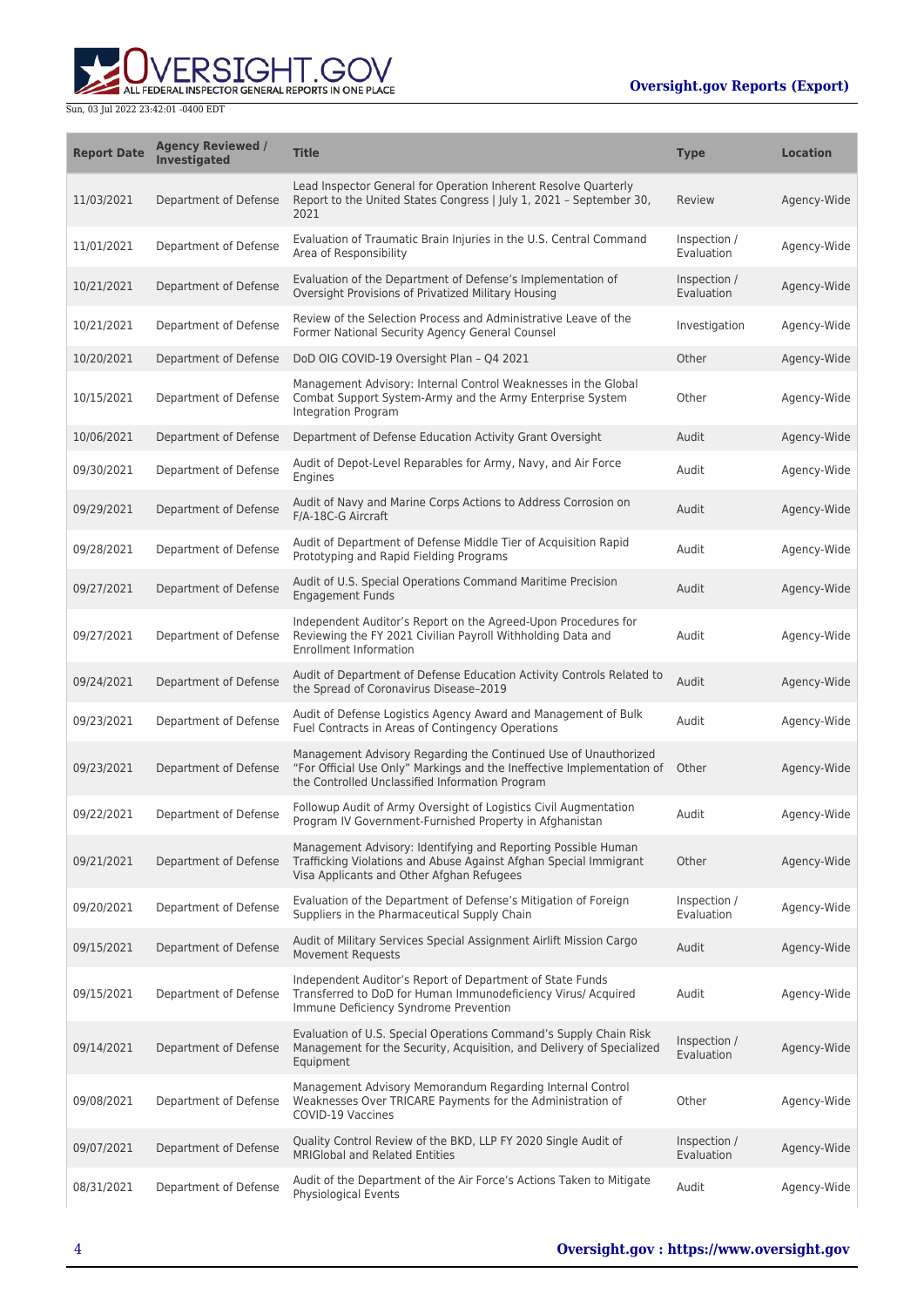

| <b>Report Date</b> | <b>Agency Reviewed /</b><br>Investigated | <b>Title</b>                                                                                                                                                                                                       | <b>Type</b>                | <b>Location</b> |
|--------------------|------------------------------------------|--------------------------------------------------------------------------------------------------------------------------------------------------------------------------------------------------------------------|----------------------------|-----------------|
| 08/25/2021         | Department of Defense                    | Audit of the Department of Defense's Controls on Health Information<br>of Well-Known Department of Defense Personnel                                                                                               | Audit                      | Agency-Wide     |
| 08/17/2021         | Department of Defense                    | Operation Freedom's Sentinel Lead Inspector General Quarterly<br>Report to Congress April 1, 2021-June 30, 2021                                                                                                    | Other                      | Agency-Wide     |
| 08/13/2021         | Department of Defense                    | Lead Inspector General for Operation Freedom's Sentinel I Quarterly<br>Report to the United States Congress I April 1, 2021 - June 30, 2021                                                                        | Review                     | Agency-Wide     |
| 08/13/2021         | Department of Defense                    | Special Report: The Missile Defense Agency's Access to Information<br>Technology and Communications During the Coronavirus<br>Disease-2019 Pandemic                                                                | Other                      | Agency-Wide     |
| 08/12/2021         | Department of Defense                    | Special Report: The Defense Logistics Agency's Access to Information<br>Technology and Communications During the Coronavirus<br>Disease-2019 Pandemic                                                              | Other                      | Agency-Wide     |
| 08/11/2021         | Department of Defense                    | Management Advisory: Handling of Equipment With Sensitive<br>Information and Records Retention Requirements Related to the<br>Withdrawal From Afghanistan                                                          | Other                      | Agency-Wide     |
| 07/29/2021         | Department of Defense                    | Lead Inspector General for Operation Inherent Resolve Quarterly<br>Report to the United States Congress   April 1, 2021 - June 30, 2021                                                                            | Review                     | Agency-Wide     |
| 07/29/2021         | Department of Defense                    | Audit of the Department of Defense Recruitment and Retention of the<br>Civilian Cyber Workforce (DODIG-2021-110)                                                                                                   | Audit                      | Agency-Wide     |
| 07/26/2021         | Department of Defense                    | Summary External Peer Review of the Army Audit Agency                                                                                                                                                              | Inspection /<br>Evaluation | Agency-Wide     |
| 07/22/2021         | Department of Defense                    | Evaluation of the Department of Defense's Actions to Control<br>Contaminant Effects from Perfluoroalkyl and Polyfluoroalkyl<br>Substances at Department of Defense Installations                                   | Inspection /<br>Evaluation | Agency-Wide     |
| 07/21/2021         | Department of Defense                    | Audit of the DoD's Management of Global Train and Equip Program<br>Resources Provided to U.S. Africa Command Partner Nations                                                                                       | Audit                      | Agency-Wide     |
| 07/20/2021         | Department of Defense                    | Compendium of Open Office of Inspector General Recommendations<br>to the Department of Defense                                                                                                                     | Other                      | Agency-Wide     |
| 07/16/2021         | Department of Defense                    | Audit of U.S. Army Corps of Engineers Quality Assurance Over<br>Contracts for the Conversion of Facilities to Alternative Care Sites in<br>Response to the Coronavirus Disease-2019 Pandemic                       | Audit                      | Agency-Wide     |
| 07/16/2021         | Department of Defense                    | External Peer Review of the Missile Defense Agency Internal Review<br>Office                                                                                                                                       | Inspection /<br>Evaluation | Agency-Wide     |
| 07/16/2021         | Department of Defense                    | DoD OIG COVID-19 Oversight Plan - Q3 2021                                                                                                                                                                          | Other                      | Agency-Wide     |
| 07/09/2021         | Department of Defense                    | Audit of the Department of Defense's Implementation of the<br>Memorandums Between the Department of Defense and the<br>Department of Homeland Security Regarding Cybersecurity and<br><b>Cyberspace Operations</b> | Audit                      | Agency-Wide     |
| 07/08/2021         | Department of Defense                    | Audit of Physical Security Conditions at the U.S. Transportation<br><b>Command Military Ocean Terminals</b>                                                                                                        | Audit                      | Agency-Wide     |
| 07/01/2021         | Department of Defense                    | Audit of the Cybersecurity of Department of Defense Additive<br><b>Manufacturing Systems</b>                                                                                                                       | Audit                      | Agency-Wide     |
| 07/01/2021         | Department of Defense                    | Followup Audit on the U.S. Army's Management of the Heavy Lift<br>Commercial Transportation Contract Requirements in the Middle East                                                                               | Audit                      | Agency-Wide     |
| 06/25/2021         | Department of Defense                    | Audit of Accounting Corrections on the SF 1081                                                                                                                                                                     | Audit                      | Agency-Wide     |
| 06/25/2021         | Department of Defense                    | Audit of the Military Departments' Purchases of Aviation Fuel and Non-<br>Fuel Services Using the Aviation Into-Plane Reimbursement (AIR) Card                                                                     | Audit                      | Agency-Wide     |
| 06/21/2021         | Department of Defense                    | Report of Investigation: Mr. Brett J. Goldstein, Defense Digital Service<br>Director                                                                                                                               | Investigation              | Agency-Wide     |
| 06/18/2021         | Department of Defense                    | Audit of Department of Defense Joint Bases                                                                                                                                                                         | Audit                      | Agency-Wide     |
| 06/11/2021         | Department of Defense                    | Audit of the Department of Defense's Sea Transportation and Storage<br>of Arms, Ammunition, and Explosives                                                                                                         | Audit                      | Agency-Wide     |
| 06/10/2021         | Department of Defense                    | The Department of Defense Office of Inspector General's Report to<br>Congress Pursuant to Section 554 of the Fiscal Year 2021 National<br>Defense Authorization Act                                                | Other                      | Agency-Wide     |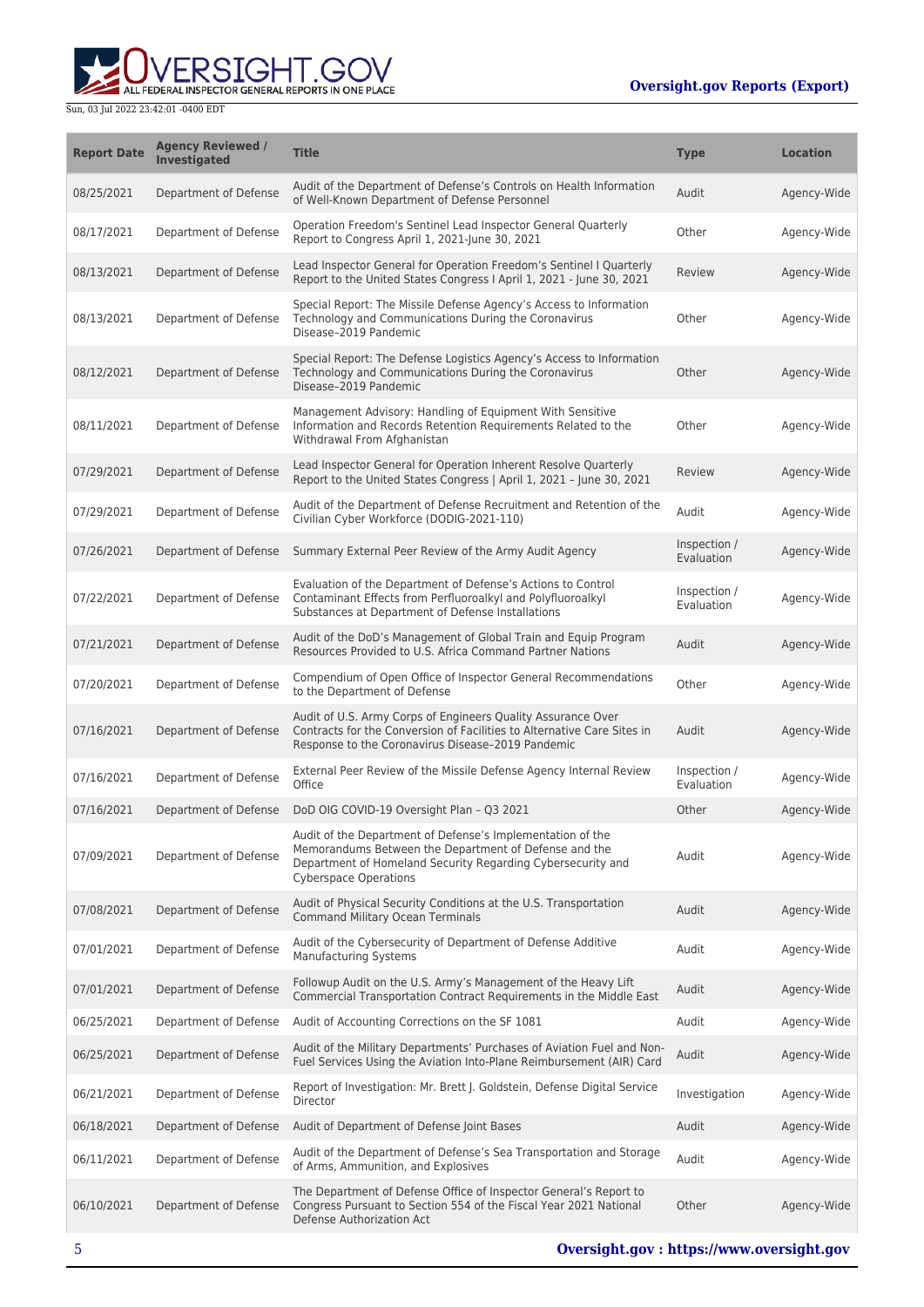

| <b>Report Date</b> | <b>Agency Reviewed /</b><br>Investigated | <b>Title</b>                                                                                                                                                                                        | <b>Type</b>                | <b>Location</b> |
|--------------------|------------------------------------------|-----------------------------------------------------------------------------------------------------------------------------------------------------------------------------------------------------|----------------------------|-----------------|
| 06/09/2021         | Department of Defense                    | Audit of the Reimbursement for Department of Defense Mission<br>Assignments for Coronavirus Disease-2019 Pandemic Response in the<br>U.S. Northern Command Area of Responsibility                   | Audit                      | Agency-Wide     |
| 06/02/2021         | Department of Defense                    | Semiannual Report to the Congress - October 1, 2020 through March<br>31, 2021                                                                                                                       | Semiannual<br>Report       | Agency-Wide     |
| 05/26/2021         | Department of Defense                    | Oversight Review: DC National Guard's Use of Helicopters on June 1,<br>2020                                                                                                                         | Investigation              | Agency-Wide     |
| 05/21/2021         | Department of Defense                    | Evaluation of the Air Force Systems Engineering Processes Used in the<br>Development of the Refueling Boom for the KC-46A Tanker                                                                    | Inspection /<br>Evaluation | Agency-Wide     |
| 05/21/2021         | Department of Defense                    | Quality Control Review of the PricewaterhouseCoopers LLP FY 2019<br>Single Audit of the Institute for Defense Analyses                                                                              | Inspection /<br>Evaluation | Agency-Wide     |
| 05/20/2021         | Department of Defense                    | Audit of the DoD Coronavirus Aid, Relief, and Economic Security Act<br>Awards to the Defense Industrial Base                                                                                        | Audit                      | Agency-Wide     |
| 05/19/2021         | Department of Defense                    | Evaluation of the Readiness of the U.S. Navy's P-8A Poseidon Aircraft<br>to Meet the U.S. European Command's Anti-Submarine Warfare<br>Requirements                                                 | Inspection /<br>Evaluation | Agency-Wide     |
| 05/18/2021         | Department of Defense                    | Operation Freedom's Sentinel Lead Inspector General Quarterly<br>Report to Congress January 1, 2021 to March 31, 2021                                                                               | Other                      | Agency-Wide     |
| 05/18/2021         | Department of Defense                    | Evaluation of Combatant Command Counter Threat Finance Activities                                                                                                                                   | Inspection /<br>Evaluation | Agency-Wide     |
| 05/17/2021         | Department of Defense                    | Evaluation of the Department of Defense's Handling of Incidents of<br>Sexual Assault Against (or Involving) Midshipmen at the United States<br>Naval Academy                                        | Inspection /<br>Evaluation | Agency-Wide     |
| 05/14/2021         | Department of Defense                    | Lead Inspector General for Operation Freedom's Sentinel I Quarterly<br>Report to the United States Congress I January 1, 2021 - March 31,<br>2021                                                   | Review                     | Agency-Wide     |
| 05/07/2021         | Department of Defense                    | Audit of the Department of Defense Compliance in FY 2020 With<br><b>Improper Payment Reporting Requirements</b>                                                                                     | Audit                      | Agency-Wide     |
| 05/05/2021         | Department of Defense                    | Summary External Peer Review of the Air Force Audit Agency                                                                                                                                          | Inspection /<br>Evaluation | Agency-Wide     |
| 05/04/2021         | Department of Defense                    | Operation Inherent Resolve Lead Inspector General Quarterly Report<br>to Congress January 1, 2021-March 31, 2021                                                                                    | Other                      | Agency-Wide     |
| 04/30/2021         | Department of Defense                    | Lead Inspector General for Operation Inherent Resolve Quarterly<br>Report to the United States Congress   January 1, 2021 - March 31,<br>2021                                                       | Review                     | Agency-Wide     |
| 04/27/2021         | Department of Defense                    | External Peer Review of the Army Audit Agency Special Access<br>Program Audits                                                                                                                      | Inspection /<br>Evaluation | Agency-Wide     |
| 04/21/2021         | Department of Defense                    | Audit of Other Transactions Awarded Through Consortiums                                                                                                                                             | Audit                      | Agency-Wide     |
| 04/20/2021         | Department of Defense                    | DoD OIG COVID-19 Oversight Plan - Q2 2021                                                                                                                                                           | Other                      | Agency-Wide     |
| 04/07/2021         | Department of Defense                    | Audit of the U.S. Army Corps of Engineers Use of Undefinitized<br>Contract Actions for the Conversion of Alternate Care Sites in<br>Response to the Coronavirus Disease-2019 Pandemic               | Audit                      | Agency-Wide     |
| 04/06/2021         | Department of Defense                    | Audit of Compliance With Defense Health Agency Guidance on the<br>Number of Days Supply of Schedule II Amphetamine Prescriptions<br>Dispensed by Department of Defense Medical Treatment Facilities | Audit                      | Agency-Wide     |
| 04/05/2021         | Department of Defense                    | Audit of DoD Hotline Allegation Concerning U.S. Army<br>Communications-Electronics Command Billings to Customers                                                                                    | Audit                      | Agency-Wide     |
| 04/02/2021         | Department of Defense                    | Audit of the Award and Administration of the National Guard Youth<br>Challenge Program Cooperative Agreements                                                                                       | Audit                      | Agency-Wide     |
| 03/31/2021         | Department of Defense                    | Audit of Public Health Emergency Readiness at Military Installations                                                                                                                                | Audit                      | Agency-Wide     |
| 03/31/2021         | Department of Defense                    | Audit of the Impact of Coronavirus Disease-2019 on Basic Training                                                                                                                                   | Audit                      | Agency-Wide     |
| 03/30/2021         | Department of Defense                    | Evaluation of Access to Department of Defense Information<br>Technology and Communications During the Coronavirus<br>Disease-2019 Pandemic                                                          | Inspection /<br>Evaluation | Agency-Wide     |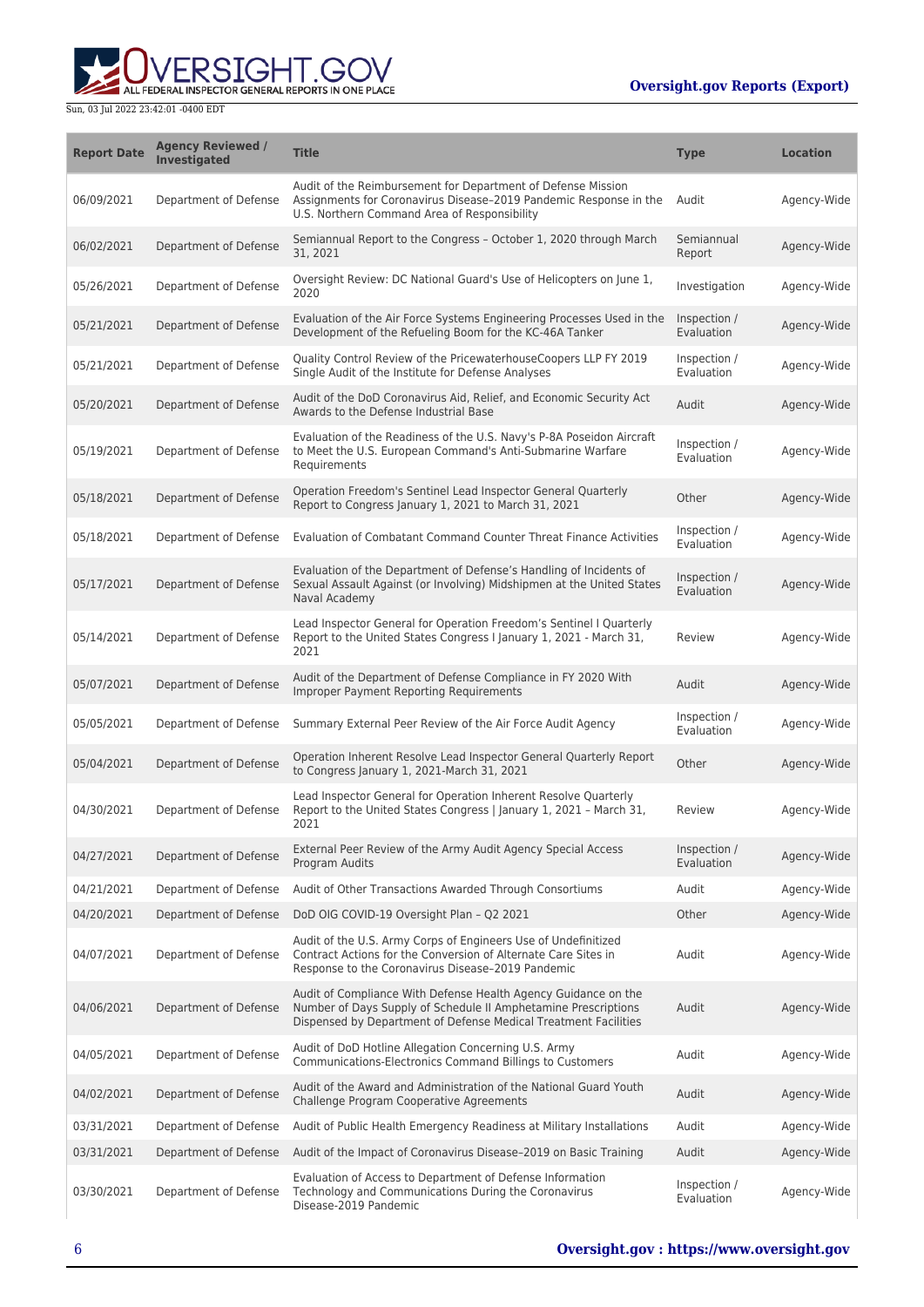

| <b>Report Date</b> | <b>Agency Reviewed /</b><br>Investigated | <b>Title</b>                                                                                                                                                                         | <b>Type</b>                | <b>Location</b> |
|--------------------|------------------------------------------|--------------------------------------------------------------------------------------------------------------------------------------------------------------------------------------|----------------------------|-----------------|
| 03/29/2021         | Department of Defense                    | Audit of Maintaining Cybersecurity in the Coronavirus Disease-2019<br><b>Telework Environment</b>                                                                                    | Audit                      | Agency-Wide     |
| 03/29/2021         | Department of Defense                    | Evaluation of Department of Defense Voting Assistance Programs for<br>Calendar Year 2020                                                                                             | Inspection /<br>Evaluation | Agency-Wide     |
| 03/24/2021         | Department of Defense                    | Report of Investigation: Mr. Ronnie J. Booth, Former Auditor General of<br>the Navy, and Mr. Thomas B. Modly, Former Acting Secretary of the<br>Navy                                 | Investigation              | Agency-Wide     |
| 03/22/2021         | Department of Defense                    | Audit of Coalition Partner Reimbursement for Contracted Rotary Wing<br>Air Transportation Services in Afghanistan                                                                    | Audit                      | Agency-Wide     |
| 03/08/2021         | Department of Defense                    | System Review Report on the External Peer Review of the Air Force<br>Audit Agency's Special Access Program Audits                                                                    | Inspection /<br>Evaluation | Agency-Wide     |
| 03/05/2021         | Department of Defense                    | External Peer Review of the Defense Contract Audit Agency System<br><b>Review Report</b>                                                                                             | Inspection /<br>Evaluation | Agency-Wide     |
| 03/03/2021         | Department of Defense                    | Report Of Investigation: Rear Admiral (Lower Half) Ronny Lynn<br>Jackson, M.D. U.S. Navy, Retired                                                                                    | Investigation              | Agency-Wide     |
| 02/26/2021         | Department of Defense                    | Evaluation of Defense Contract Management Agency Actions Taken on<br>Defense Contract Audit Agency Report Findings Involving Two of the<br>Largest Department of Defense Contractors | Inspection /<br>Evaluation | Agency-Wide     |
| 02/23/2021         | Department of Defense                    | Understanding the Results of the Audit of the DoD FY 2020 Financial<br><b>Statements</b>                                                                                             | Audit                      | Agency-Wide     |
| 02/12/2021         | Department of Defense                    | Evaluation of the Armed Forces Retirement Home Response to the<br>Coronavirus Disease-2019 Pandemic                                                                                  | Inspection /<br>Evaluation | Agency-Wide     |
| 02/12/2021         | Department of Defense                    | Lead Inspector General for Operation Freedom's Sentinel I Quarterly<br>Report to the United States Congress I October 1, 2020 - December<br>31, 2020                                 | Review                     | Agency-Wide     |
| 02/12/2021         | Department of Defense                    | Audit of Contracts for DoD Information Technology Products and<br>Services Procured by DoD Components in Response to the<br>Coronavirus Disease-2019 Pandemic                        | Audit                      | Agency-Wide     |
| 02/11/2021         | Department of Defense                    | Audit of the Defense Logistics Agency's Sole Source Captains of<br><b>Industry Strategic Support Contracts</b>                                                                       | Audit                      | Agency-Wide     |
| 02/10/2021         | Department of Defense                    | Audit of Cybersecurity Requirements for Weapon Systems in the<br>Operations and Support Phase of the Department of Defense<br><b>Acquisition Life Cycle</b>                          | Audit                      | Agency-Wide     |
| 02/08/2021         | Department of Defense                    | Quality Control Review of the BDO USA, LLP FY 2019 Single Audit of<br>the Henry M. Jackson Foundation for the Advancement of Military<br>Medicine                                    | Inspection /<br>Evaluation | Agency-Wide     |
| 02/05/2021         | Department of Defense                    | Lead Inspector General for Operation Inherent Resolve I Quarterly<br>Report to the United States Congress I October 1, 2020 - December<br>31, 2020                                   | Review                     | Agency-Wide     |
| 02/05/2021         | Department of Defense                    | Audit of Dual Status Commanders For Use in Defense Support of Civil<br>Authorities Missions In Support of the Coronavirus                                                            | Audit                      | Agency-Wide     |
| 02/04/2021         | Department of Defense                    | Evaluation of the Navy's Plans and Response to the Coronavirus<br>Disease-2019 Onboard Navy Warships and Submarines                                                                  | Inspection /<br>Evaluation | Agency-Wide     |
| 02/03/2021         | Department of Defense                    | DoD OIG COVID-19 Oversight Plan - Q1 2021                                                                                                                                            | Other                      | Agency-Wide     |
| 02/02/2021         | Department of Defense                    | Interagency Coordination Group of Inspectors General for Guam<br>Realignment Annual Report                                                                                           | Other                      | Agency-Wide     |
| 01/22/2021         | Department of Defense                    | Evaluation of the Aircraft Monitor and Control System's Nuclear<br>Certification                                                                                                     | Inspection /<br>Evaluation | Agency-Wide     |
| 01/21/2021         | Department of Defense                    | Evaluation of Department of Defense Contracting Officer Actions on<br><b>Questioned Direct Costs</b>                                                                                 | Inspection /<br>Evaluation | Agency-Wide     |
| 01/15/2021         | Department of Defense                    | Audit of Contracts for Equipment and Supplies in Support of the<br>Coronavirus Disease-2019 Pandemic                                                                                 | Audit                      | Agency-Wide     |
| 01/08/2021         | Department of Defense                    | Audit of Depot-Level Reparable Items at Tobyhanna Army Depot                                                                                                                         | Audit                      | Agency-Wide     |
| 12/31/2020         | Department of Defense                    | Evaluation of Department of Defense Compliance With Executive<br>Order 13950, "Combating Race and Sex Stereotyping"                                                                  | Inspection /<br>Evaluation | Agency-Wide     |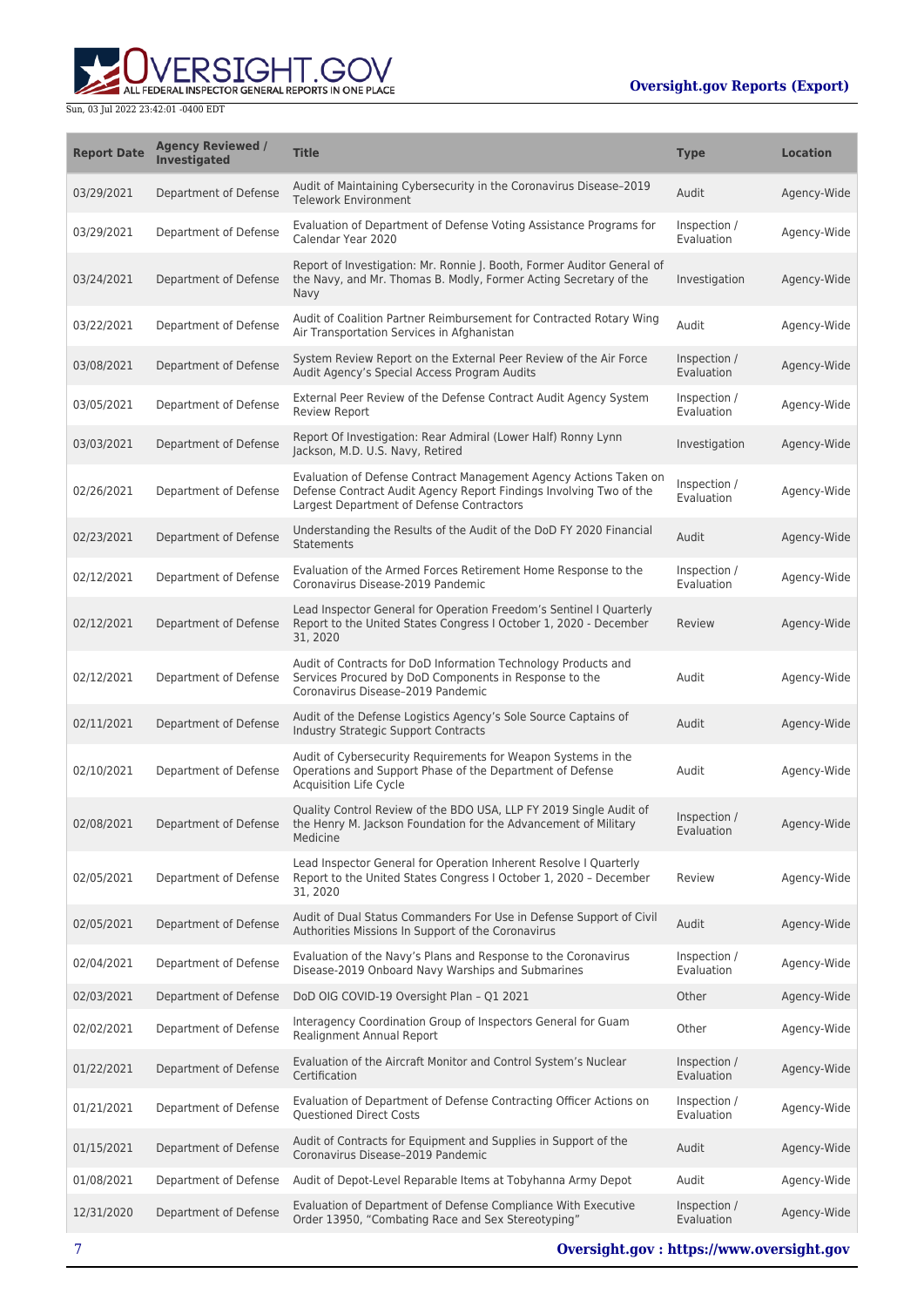# ALL FEDERAL INSPECTOR GENERAL REPORTS IN ONE PLACE

| <b>Report Date</b> | <b>Agency Reviewed /</b><br><b>Investigated</b> | <b>Title</b>                                                                                                                                                                            | <b>Type</b>                         | <b>Location</b> |
|--------------------|-------------------------------------------------|-----------------------------------------------------------------------------------------------------------------------------------------------------------------------------------------|-------------------------------------|-----------------|
| 12/23/2020         | Department of Defense                           | Evaluation of Defense Logistics Agency Contracts for Ventilators in<br>Response to the Coronavirus Disease-2019 Outbreak                                                                | Inspection /<br>Evaluation          | Agency-Wide     |
| 12/21/2020         | Department of Defense                           | Audit of Infectious Disease Medical Treatment Capabilities at Al Udeid<br>Air Base, Qatar                                                                                               | Audit                               | Agency-Wide     |
| 12/18/2020         | Department of Defense                           | Audit of the Disinfection of Department of Defense Facilities in<br>Response to the Coronavirus Disease-2019                                                                            | Audit                               | Agency-Wide     |
| 12/16/2020         | Department of Defense                           | Special Report: Weaknesses in the Retrograde Process for Equipment<br>From Afghanistan                                                                                                  | Audit                               | Agency-Wide     |
| 12/14/2020         | Department of Defense                           | Audit of the Department of Defense's Compliance With the Berry<br>Amendment                                                                                                             | Audit                               | Agency-Wide     |
| 12/11/2020         | Department of Defense                           | System Review Report of the Defense Finance and Accounting Service<br>Internal Review Audit Organization                                                                                | Inspection /<br>Evaluation          | Agency-Wide     |
| 12/11/2020         | Department of Defense                           | Summary of Reports Issued Regarding Department of Defense<br>Cybersecurity From July 1, 2019, Through June 30, 2020<br>(DODIG-2021-034)                                                 | Audit                               | Agency-Wide     |
| 12/09/2020         | Department of Defense                           | System Review Report on the Defense Information Systems Agency<br>Office of Inspector General Audit Organization                                                                        | Inspection /<br>Evaluation          | Agency-Wide     |
| 12/09/2020         | Department of Defense                           | Audit of Department of Defense Implementation of Section 3610 of<br>the Coronavirus Aid, Relief, and Economic Security Act                                                              | Audit                               | Agency-Wide     |
| 11/30/2020         | Department of Defense                           | Semiannual Report to the Congress - April 1, 2020 through September<br>30.2020                                                                                                          | Semiannual<br>Report                | Agency-Wide     |
| 11/23/2020         | Department of Defense                           | Lead Inspector General for East Africa And North And West Africa<br>Counterterrorism Operations I Quarterly Report to the United States<br>Congress   July 1, 2020 - September 30, 2020 | Review                              | Agency-Wide     |
| 11/19/2020         | Department of Defense                           | Top DoD Management Challenges - Fiscal Year 2021                                                                                                                                        | <b>Top Management</b><br>Challenges | Agency-Wide     |
| 11/13/2020         | Department of Defense                           | Lead Inspector General for Operation Freedom's Sentinel I Quarterly<br>Report to the United States Congress I July 1, 2020 - September 30,<br>2020                                      | Review                              | Agency-Wide     |
| 11/12/2020         | Department of Defense                           | Audit of the Accuracy of the Improper Payment Estimates Reported for<br>the Mechanization of Contract Administration Services System                                                    | Audit                               | Agency-Wide     |
| 11/06/2020         | Department of Defense                           | Lead Inspector General for Operation Pacific Eagle-Philippines I<br>Quarterly Report to the United States Congress I July 1, 2020 -<br>September 30, 2020                               | Review                              | Agency-Wide     |
| 11/04/2020         | Department of Defense                           | Audit of the Department of the Navy Actions Taken to Improve Safety<br>and Reduce Physiological Events                                                                                  | Audit                               | Agency-Wide     |
| 10/30/2020         | Department of Defense                           | Lead Inspector General for Operation Inherent Resolve I Quarterly<br>Report to the United States Congress I July 1, 2020 - September 30,<br>2020                                        | Review                              | Agency-Wide     |
| 10/09/2020         | Department of Defense                           | Audit of the Department of Defense Process for Developing Foreign<br><b>Military Sales Agreements</b>                                                                                   | Audit                               | Agency-Wide     |
| 10/07/2020         | Department of Defense                           | Audit of the Solicitation, Award, and Administration of Washington<br>Headquarters Services Contract and Task Orders for Office of Small<br><b>Business Programs</b>                    | Audit                               | Agency-Wide     |
| 10/01/2020         | Department of Defense                           | FY 2021 Comprehensive Oversight Plan for Overseas Contingency<br>Operations                                                                                                             | Other                               | Agency-Wide     |
| 09/30/2020         | Department of Defense                           | Evaluation of Department of Defense Medical Treatment Facility<br>Challenges During the Coronavirus Disease-2019 (COVID-19)<br>Pandemic                                                 | Inspection /<br>Evaluation          | Agency-Wide     |
| 09/30/2020         | Department of Defense                           | Audit of Excess Property Issued Through the Department of Defense<br>Law Enforcement Support Program                                                                                    | Audit                               | Agency-Wide     |
| 09/29/2020         | Department of Defense                           | Independent Auditor's Report on the Agreed-Upon Procedures for<br>Reviewing the FY 2020 Civilian Payroll Withholding Data and<br><b>Enrollment Information</b>                          | Audit                               | Agency-Wide     |
| 09/29/2020         | Department of Defense                           | Evaluation of Medical Protocols and Deaths of Recruits in the<br>Department of Defense                                                                                                  | Inspection /<br>Evaluation          | Agency-Wide     |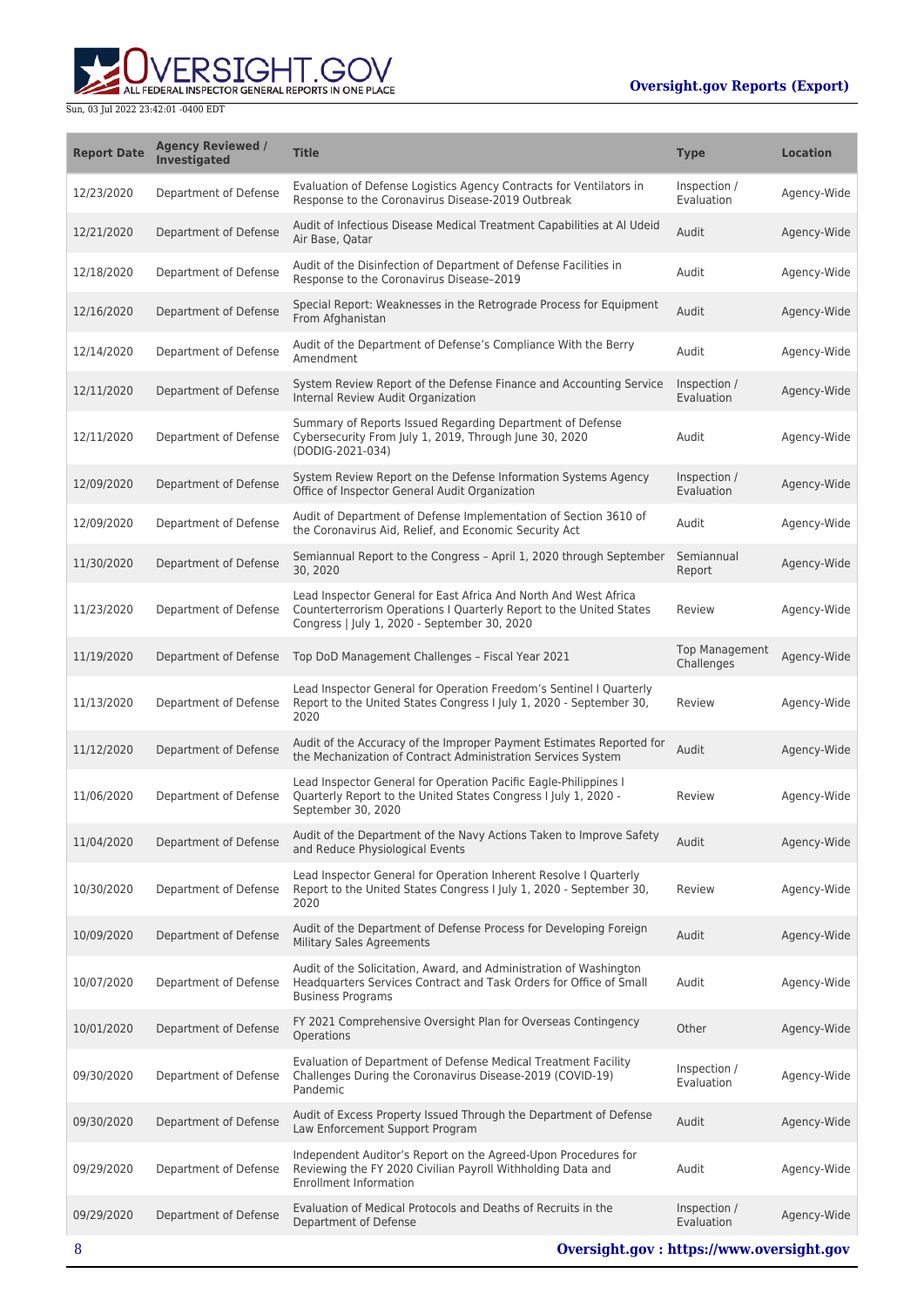

| <b>Report Date</b> | <b>Agency Reviewed /</b><br>Investigated | <b>Title</b>                                                                                                                                                                            | <b>Type</b>                | <b>Location</b> |
|--------------------|------------------------------------------|-----------------------------------------------------------------------------------------------------------------------------------------------------------------------------------------|----------------------------|-----------------|
| 09/24/2020         | Department of Defense                    | Audit of Screening and Quarantine Procedures for Personnel Entering<br>Al Udeid Air Base, Oatar (DODIG-2020-128)                                                                        | Audit                      | Agency-Wide     |
| 09/18/2020         | Department of Defense                    | DoD OIG COVID-19 Oversight Plan - September 2020                                                                                                                                        | Other                      | Agency-Wide     |
| 09/18/2020         | Department of Defense                    | DoD OIG COVID-19 Oversight Plan - September 2020                                                                                                                                        | Other                      | Agency-Wide     |
| 09/09/2020         | Department of Defense                    | Evaluation of the Department of Defense and Department of Defense<br>Education Activity Responses to Incidents of Serious Juvenile-on-<br>Juvenile Misconduct on Military Installations | Inspection /<br>Evaluation | Agency-Wide     |
| 09/04/2020         | Department of Defense                    | Audit of the F-35 Program Office's Beyond Economical Repair Process<br>for Parts                                                                                                        | Audit                      | Agency-Wide     |
| 09/04/2020         | Department of Defense                    | Evaluation of the Air Force's Certification of Space Launch Vehicles                                                                                                                    | Inspection /<br>Evaluation | Agency-Wide     |
| 09/03/2020         | Department of Defense                    | Special Report: Controls Implemented by the Defense Health Agency<br>to Control Costs for TRICARE COVID-19 Related Services                                                             | Audit                      | Agency-Wide     |
| 08/28/2020         | Department of Defense                    | Lead Inspector General for East Africa And North And West Africa<br>Counterterrorism Operations I Quarterly Report to the United States<br>Congress   April 1, 2020 - June 30, 2020     | Review                     | Agency-Wide     |
| 08/28/2020         | Department of Defense                    | Audit of Management of Pharmaceuticals in Support of the U.S.<br>Central Command Area of Responsibility (DODIG-2020-120)                                                                | Audit                      | Agency-Wide     |
| 08/27/2020         | Department of Defense                    | Evaluation of Department of Defense Enhanced End-Use Monitoring<br>for Equipment Transferred to the Government of Ukraine                                                               | Inspection /<br>Evaluation | Agency-Wide     |
| 08/17/2020         | Department of Defense                    | Audit of Department of Defense Use of Security Assistance Funds and<br><b>Asset Accountability</b>                                                                                      | Audit                      | Agency-Wide     |
| 08/14/2020         | Department of Defense                    | Lead Inspector General for Operation Freedom's Sentinel I Quarterly<br>Report to the United States Congress I April 1, 2020 - June 30, 2020                                             | Review                     | Agency-Wide     |
| 08/14/2020         | Department of Defense                    | Evaluation of the United States Military Support of Department of<br>Homeland Security Southern Border Security Operations Under Title<br>10 Authority                                  | Inspection /<br>Evaluation | Agency-Wide     |
| 08/13/2020         | Department of Defense                    | Followup Audit on Recommendations to Correct Building Deficiencies<br>at the Naval Station Great Lakes Fire Station                                                                     | Audit                      | Agency-Wide     |
| 08/12/2020         | Department of Defense                    | Audit of U.S. Special Operations Command Testing and Evaluation                                                                                                                         | Audit                      | Agency-Wide     |
| 08/10/2020         | Department of Defense                    | Evaluation of Access to Mental Health Care in the Department of<br>Defense                                                                                                              | Inspection /<br>Evaluation | Agency-Wide     |
| 08/07/2020         | Department of Defense                    | Lead Inspector General for Operation Pacific Eagle-Philippines I<br>Quarterly Report to the United States Congress I April 1, 2020 - June<br>30, 2020                                   | Review                     | Agency-Wide     |
| 08/03/2020         | Department of Defense                    | Audit of the Air Force Remotely Piloted Aircraft Operations and<br>Maintenance Support Contract                                                                                         | Audit                      | Agency-Wide     |
| 07/31/2020         | Department of Defense                    | Lead Inspector General for Operation Inherent Resolve Quarterly<br>Report to the United States Congress   April 1, 2020 - June 30, 2020                                                 | Review                     | Agency-Wide     |
| 07/31/2020         | Department of Defense                    | Special Report: Lessons Learned for Department of Defense<br>Acquisition Officials During Acquisition Reform                                                                            | Audit                      | Agency-Wide     |
| 07/23/2020         | Department of Defense                    | Compendium of Open Office of Inspector General Recommendations<br>to the Department of Defense                                                                                          | Other                      | Agency-Wide     |
| 07/16/2020         | Department of Defense                    | Followup Evaluation of Report DODIG-2016-078, Evaluation of the<br>Department of Defense's Biological Select Agents and Toxins<br>Biosafety and Biosecurity Program Implementation      | Inspection /<br>Evaluation | Agency-Wide     |
| 07/16/2020         | Department of Defense                    | Lead Inspector General for East Africa And North And West Africa<br>Counterterrorism Operations I Quarterly Report to the United States<br>Congress   January 1, 2020 - March 31, 2020  | Review                     | Agency-Wide     |
| 07/15/2020         | Department of Defense                    | DoD OIG COVID-19 Oversight Plan                                                                                                                                                         | Other                      | Agency-Wide     |
| 07/14/2020         | Department of Defense                    | Audit of Combined Security Transition Command-Afghanistan's<br>Implementation of the Core Inventory Management System Within the<br>Afghan National Defense and Security Forces         | Audit                      | Agency-Wide     |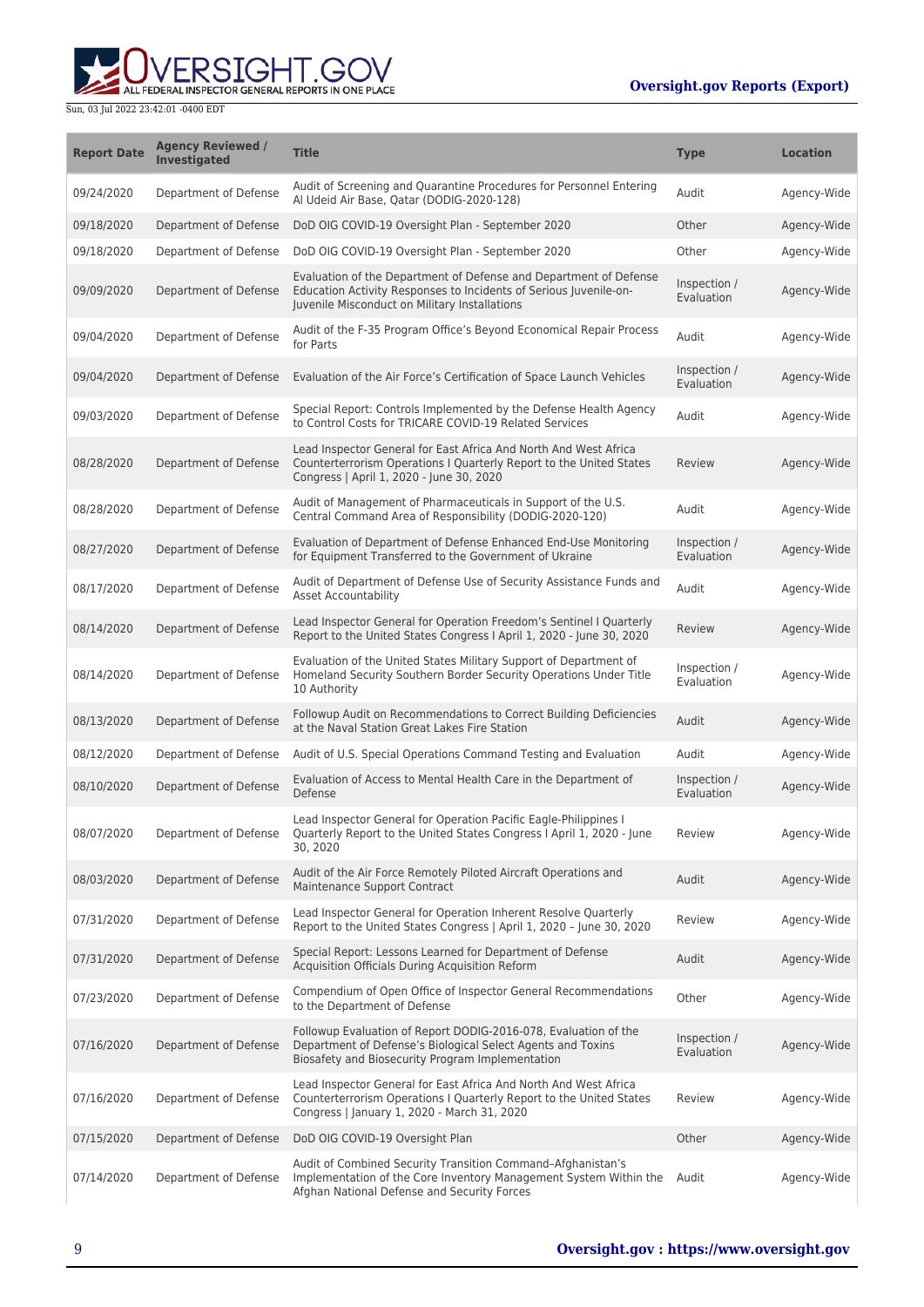RSIGHT.GOV ALL FEDERAL INSPECTOR GENERAL REPORTS IN ONE PLACE

| <b>Report Date</b> | <b>Agency Reviewed /</b><br><b>Investigated</b> | <b>Title</b>                                                                                                                                                                                | <b>Type</b>                | <b>Location</b> |
|--------------------|-------------------------------------------------|---------------------------------------------------------------------------------------------------------------------------------------------------------------------------------------------|----------------------------|-----------------|
| 07/09/2020         | Department of Defense                           | Audit of Purchases of Ammonium Perchlorate Through Subcontracts<br>With a Single Department of Defense-Approved Domestic Supplier                                                           | Audit                      | Agency-Wide     |
| 07/08/2020         | Department of Defense                           | Audit of the Department of Defense's Sustainment, Restoration, and<br>Modernization of Military Medical Treatment Facilities                                                                | Audit                      | Agency-Wide     |
| 07/02/2020         | Department of Defense                           | Quality Control Review of the Tate & Tryon Fiscal Year 2016 Single<br>Audit of American Society for Engineering Education                                                                   | Inspection /<br>Evaluation | Agency-Wide     |
| 06/30/2020         | Department of Defense                           | Audit of Protective Security Details in the Department of Defense                                                                                                                           | Audit                      | Agency-Wide     |
| 06/29/2020         | Department of Defense                           | Audit of Governance and Protection of Department of Defense<br>Artificial Intelligence Data and Technology                                                                                  | Audit                      | Agency-Wide     |
| 06/25/2020         | Department of Defense                           | Audit of Army Contracting Command-Afghanistan's Award and<br><b>Administration of Contracts</b>                                                                                             | Audit                      | Agency-Wide     |
| 06/24/2020         | Department of Defense                           | Audit of Coalition Partner Reimbursement of Dining Facility Services at<br>Resolute Support Headquarters, Kabul, Afghanistan                                                                | Audit                      | Agency-Wide     |
| 06/16/2020         | Department of Defense                           | Audit of the Department of Defense's Processes to Identify and Clear<br>Munitions and Explosives of Concern During Construction on Guam                                                     | Audit                      | Agency-Wide     |
| 06/15/2020         | Department of Defense                           | Audit of Contractor Employee Qualifications for Defense Health<br>Agency-Funded Information Technology Contracts                                                                            | Audit                      | Agency-Wide     |
| 06/15/2020         | Department of Defense                           | Summary Evaluation on External Peer Reviews at the Department of<br>Defense Audit Organizations                                                                                             | Inspection /<br>Evaluation | Agency-Wide     |
| 06/12/2020         | Department of Defense                           | Evaluation of the Department of Defense Regional Centers for<br><b>Security Studies</b>                                                                                                     | Inspection /<br>Evaluation | Agency-Wide     |
| 06/11/2020         | Department of Defense                           | Summary of Reports and Testimonies Regarding Department of<br>Defense Cybersecurity From July 1, 2018, Through June 30, 2019                                                                | Audit                      | Agency-Wide     |
| 06/08/2020         | Department of Defense                           | Audit of Training of Mobile Medical Teams in the U.S. Indo-Pacific<br>Command and U.S. Africa Command Areas of Responsibility                                                               | Audit                      | Agency-Wide     |
| 06/05/2020         | Department of Defense                           | Followup Audit on Department of Defense and Military Department<br>Corrective Actions Taken in Response to Department of Defense<br>Office of Inspector General Reports on Military Housing | Audit                      | Agency-Wide     |
| 06/02/2020         | Department of Defense                           | Special Report on Best Practices and Lessons Learned for DoD<br>Contracting Officials in the Pandemic Environment                                                                           | Audit                      | Agency-Wide     |
| 05/28/2020         | Department of Defense                           | Semiannual Report to the Congress - October 1, 2019 through March<br>31, 2020                                                                                                               | Semiannual<br>Report       | Agency-Wide     |
| 05/15/2020         | Department of Defense                           | Lead Inspector General for Operation Freedom's Sentinel I Quarterly<br>Report to the United States Congress I January 1, 2020 - March 31,<br>2020                                           | Review                     | Agency-Wide     |
| 05/13/2020         | Department of Defense                           | Audit of Military Department Management of Undefinitized Contract<br><b>Actions</b>                                                                                                         | Audit                      | Agency-Wide     |
| 05/11/2020         | Department of Defense                           | Lead Inspector General for Operation Inherent Resolve I Quarterly<br>Report to the United States Congress I January 1, 2020 - March 31,<br>2020                                             | Review                     | Agency-Wide     |
| 05/08/2020         | Department of Defense                           | Lead Inspector General for Operation Pacific Eagle-Philippines I<br>Quarterly Report to the United States Congress I January 1, 2020 -<br>March 31, 2020                                    | Review                     | Agency-Wide     |
| 05/01/2020         | Department of Defense                           | Audit of the Department of Defense's Compliance in Fiscal Year 2019<br>With Improper Payments Elimination and Recovery Act Requirements                                                     | Audit                      | Agency-Wide     |
| 04/30/2020         | Department of Defense                           | Evaluation of the DoD's Management of Health and Safety Hazards in<br>Government-Owned and Government-Controlled Military Family<br>Housing                                                 | Review                     | Agency-Wide     |
| 04/30/2020         | Department of Defense                           | System Review Report on the Defense Logistics Agency Office of the<br>Inspector General Audit Organization                                                                                  | Review                     | Agency-Wide     |
| 04/23/2020         | Department of Defense                           | Special Report on Protecting Patient Health Information During the<br>COVID-19 Pandemic                                                                                                     | Audit                      | Agency-Wide     |
| 04/21/2020         | Department of Defense                           | Report on the Joint Enterprise Defense Infrastructure (JEDI) Cloud<br>Procurement                                                                                                           | Investigation              | Agency-Wide     |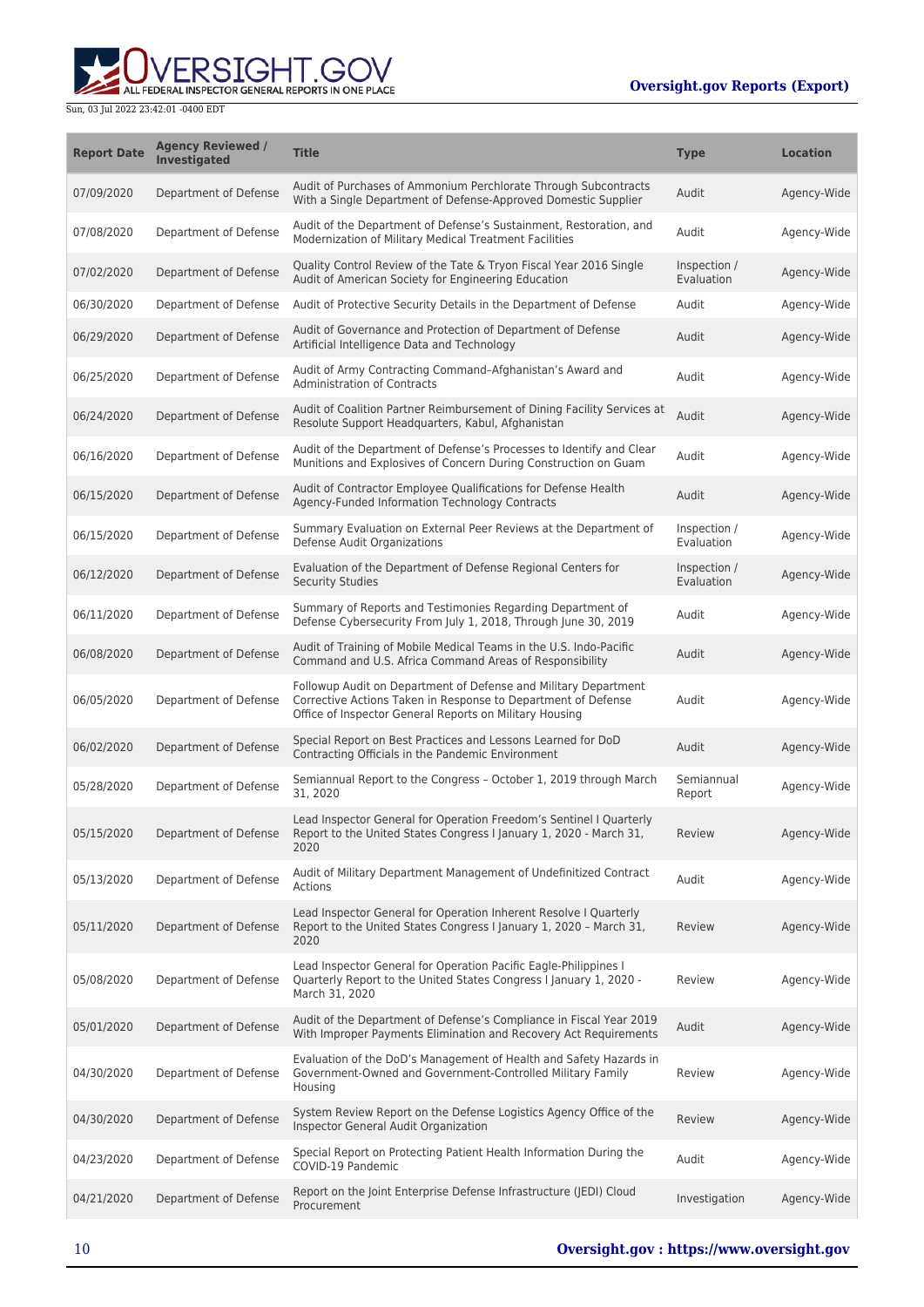

| <b>Report Date</b> | <b>Agency Reviewed /</b><br><b>Investigated</b> | <b>Title</b>                                                                                                                                                                                      | <b>Type</b>                | <b>Location</b> |
|--------------------|-------------------------------------------------|---------------------------------------------------------------------------------------------------------------------------------------------------------------------------------------------------|----------------------------|-----------------|
| 04/06/2020         | Department of Defense                           | COVID-19 Expenditures - Lessons Learned Regarding Awareness of<br>Potential Fraud, Waste, and Abuse Risk                                                                                          | Other                      | Agency-Wide     |
| 04/06/2020         | Department of Defense                           | Audit of Physical Security Controls at Department of Defense Medical<br><b>Treatment Facilities</b>                                                                                               | Audit                      | Agency-Wide     |
| 04/02/2020         | Department of Defense                           | Evaluation of Department of Defense Voting Assistance Programs for<br>Calendar Year 2019                                                                                                          | Inspection /<br>Evaluation | Agency-Wide     |
| 03/31/2020         | Department of Defense                           | Evaluation of Niger Air Base 201 Military Construction                                                                                                                                            | Inspection /<br>Evaluation | Agency-Wide     |
| 03/31/2020         | Department of Defense                           | Audit of United States Military Equipment Retrograded from Syria                                                                                                                                  | Audit                      | Agency-Wide     |
| 03/27/2020         | Department of Defense                           | Evaluation of the United States Air Force Enterprise Ground Services                                                                                                                              | Inspection /<br>Evaluation | Agency-Wide     |
| 03/25/2020         | Department of Defense                           | Audit of the Department of Defense's Ground Transportation and<br>Secure Hold of Arms, Ammunition, and Explosives in the United States                                                            | Audit                      | Agency-Wide     |
| 03/24/2020         | Department of Defense                           | Audit of DoD Hotline Allegations Concerning the Defense<br>Microelectronics Activity                                                                                                              | Audit                      | Agency-Wide     |
| 03/24/2020         | Department of Defense                           | Evaluation of the Department of Defense's Handling of Incidents of<br>Sexual Assault Against (or Involving) Cadets at the United States<br>Military Academy                                       | Inspection /<br>Evaluation | Agency-Wide     |
| 03/17/2020         | Department of Defense                           | Audit of the Army's Base Life Support Contract for Camp Taji, Iraq                                                                                                                                | Audit                      | Agency-Wide     |
| 03/17/2020         | Department of Defense                           | Quality Control Review of the Defense Contract Audit Agency and<br>Deloitte & Touche Fiscal Year 2016 Single Audit of the Aerospace<br>Corporation                                                | Inspection /<br>Evaluation | Agency-Wide     |
| 02/25/2020         | Department of Defense                           | Evaluation of Combined Joint Task Force-Operation Inherent<br>Resolve's Military Information Support Operations                                                                                   | Inspection /<br>Evaluation | Agency-Wide     |
| 02/21/2020         | Department of Defense                           | Evaluation of DoD Law Enforcement Organization Submissions of<br>Criminal History Information to the Federal Bureau of Investigation                                                              | Inspection /<br>Evaluation | Agency-Wide     |
| 02/18/2020         | Department of Defense                           | Audit of DoD Service-Disabled Veteran-Owned Small Business<br><b>Contract Awards</b>                                                                                                              | Audit                      | Agency-Wide     |
| 02/14/2020         | Department of Defense                           | Lead Inspector General for Operation Freedom's Sentinel I Quarterly<br>Report to the United States Congress I October 1, 2019 - December<br>31, 2019                                              | Review                     | Agency-Wide     |
| 02/13/2020         | Department of Defense                           | Audit of the DoD's Accountability of Counter-Islamic State of Iraq and<br>Syria Train and Equip Fund Equipment Designated for Syria                                                               | Audit                      | Agency-Wide     |
| 02/12/2020         | Department of Defense                           | Audit of Contract Costs for Hurricane Recovery Efforts at Navy<br>Installations                                                                                                                   | Audit                      | Agency-Wide     |
| 02/12/2020         | Department of Defense                           | Lead Inspector General for Operation Inherent Resolve I Quarterly<br>Report to the United States Congress I October 1, 2019 - December<br>31, 2019                                                | Review                     | Agency-Wide     |
| 02/12/2020         | Department of Defense                           | Lead Inspector General for Operation Pacific Eagle-Philippines I<br>Quarterly Report to the United States Congress I October 1, 2019 -<br>December 31, 2019                                       | Review                     | Agency-Wide     |
| 02/07/2020         | Department of Defense                           | Lead Inspector General for East Africa And North And West Africa<br>Counterterrorism Operations I Quarterly Report to the United States<br>Congress I October 1, 2019, through December 31, 2019. | Review                     | Agency-Wide     |
| 02/05/2020         | Department of Defense                           | Evaluation of Weather Support Capabilities for the MQ-9 Reaper                                                                                                                                    | Inspection /<br>Evaluation | Agency-Wide     |
| 02/04/2020         | Department of Defense                           | Audit of Readiness of Arleigh Burke-Class Destroyers                                                                                                                                              | Audit                      | Agency-Wide     |
| 01/31/2020         | Department of Defense                           | Interagency Coordination Group of Inspectors General for Guam<br>Realignment Annual Report                                                                                                        | Audit                      | Agency-Wide     |
| 01/30/2020         | Department of Defense                           | Understanding the Results of the Audit of the DoD FY 2019 Financial<br><b>Statements</b>                                                                                                          | Audit                      | Agency-Wide     |
| 01/30/2020         | Department of Defense                           | Evaluation of U.S. European Command's Warning Intelligence<br>Capabilities                                                                                                                        | Audit                      | Agency-Wide     |
| 01/24/2020         | Department of Defense                           | Audit of Surge Sealift Readiness Reporting                                                                                                                                                        | Audit                      | Agency-Wide     |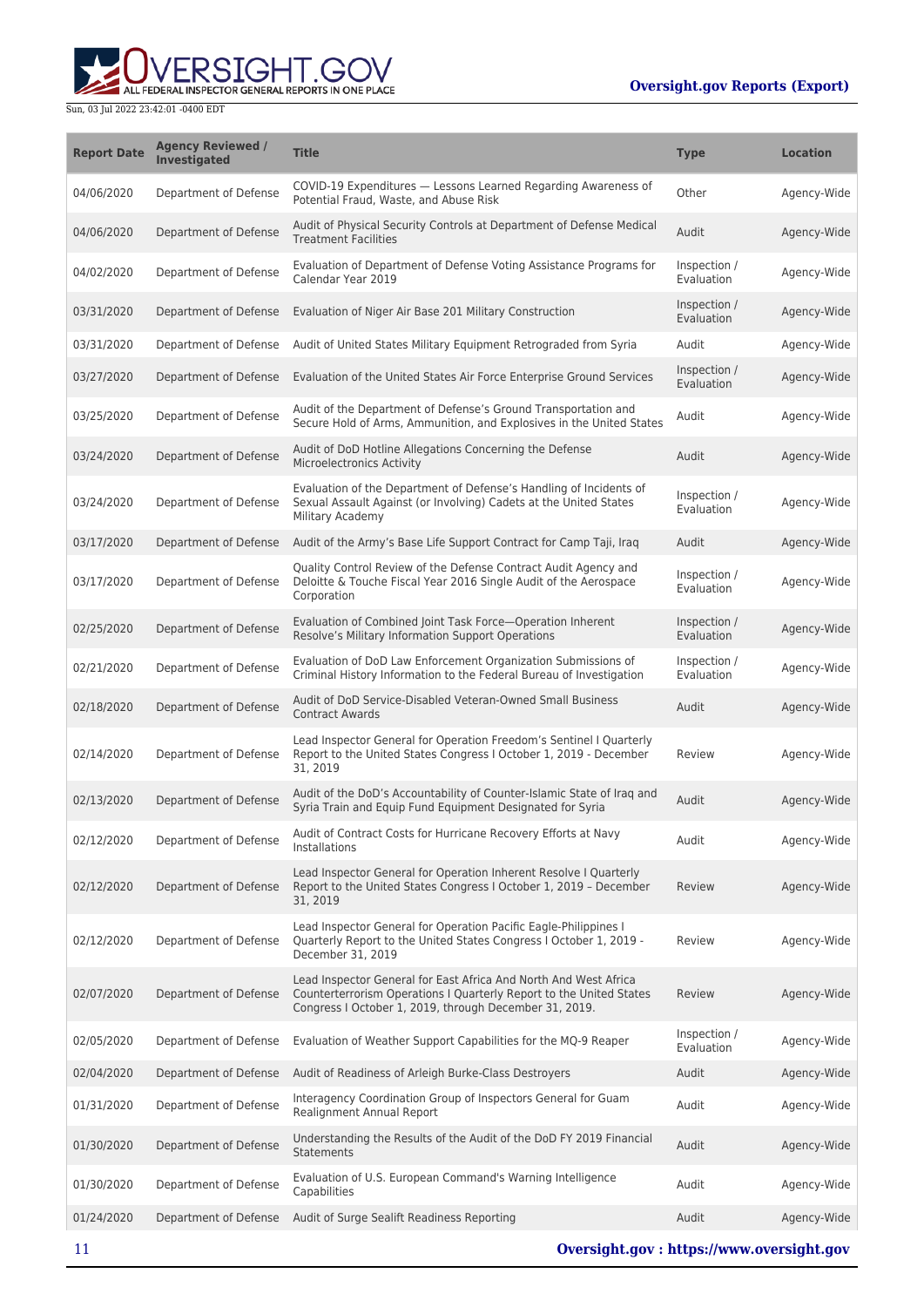RSIGHT.GOV ALL FEDERAL INSPECTOR GENERAL REPORTS IN ONE PLACE

| <b>Report Date</b> | <b>Agency Reviewed /</b><br><b>Investigated</b> | <b>Title</b>                                                                                                                                                      | <b>Type</b>                | <b>Location</b> |
|--------------------|-------------------------------------------------|-------------------------------------------------------------------------------------------------------------------------------------------------------------------|----------------------------|-----------------|
| 01/15/2020         | Department of Defense                           | System Review Report on the Army Internal Review Program                                                                                                          | Inspection /<br>Evaluation | Agency-Wide     |
| 01/14/2020         | Department of Defense                           | Evaluation of Defense Contract Management Agency Contracting<br>Officer Actions on Penalties Recommended by the Defense Contract<br><b>Audit Agency</b>           | Inspection /<br>Evaluation | Agency-Wide     |
| 01/14/2020         | Department of Defense                           | Audit of Controls Over Opioid Prescriptions at Selected DoD Military<br><b>Treatment Facilities</b>                                                               | Audit                      | Agency-Wide     |
| 01/08/2020         | Department of Defense                           | Audit of the DoD Personal Property Program Related to Household<br>Goods Shipments                                                                                | Audit                      | Agency-Wide     |
| 12/20/2019         | Department of Defense                           | Audit of Jordan Border Security Program Oversight                                                                                                                 | Audit                      | Agency-Wide     |
| 12/20/2019         | Department of Defense                           | Audit of the Service Acquisition Executives' Management of Defense<br>Acquisition Category 2 and 3 Programs                                                       | Audit                      | Agency-Wide     |
| 12/16/2019         | Department of Defense                           | Risk Assessment of the DoD's Grant Closeout Process                                                                                                               | Audit                      | Agency-Wide     |
| 12/13/2019         | Department of Defense                           | Audit of the DoD Requirements for the National Maintenance Strategy-<br>Ground Vehicle Support Contract                                                           | Audit                      | Agency-Wide     |
| 12/11/2019         | Department of Defense                           | Audit of Cost Increases and Schedule Delays for Military Construction<br>Projects at Joint Region Marianas                                                        | Audit                      | Agency-Wide     |
| 12/03/2019         | Department of Defense                           | Audit of the Defense Logistics Agency's Purchases of Aviation Critical<br>Safety Items                                                                            | Audit                      | Agency-Wide     |
| 11/30/2019         | Department of Defense                           | Semiannual Report to the Congress - April 1, 2019 through September<br>30, 2019                                                                                   | Semiannual<br>Report       | Agency-Wide     |
| 11/26/2019         | Department of Defense                           | Evaluation of Contracting Officer Actions on Defense Contract Audit<br>Agency Reports that Disclaim an Opinion                                                    | Inspection /<br>Evaluation | Agency-Wide     |
| 11/26/2019         | Department of Defense                           | Followup Audit of the Army's Implementation of the Acquire-to-Retire<br>and Budget-to-Report Business Processes in the General Fund<br>Enterprise Business System | Audit                      | Agency-Wide     |
| 11/21/2019         | Department of Defense                           | Audit of Navy and Defense Logistics Agency Spare Parts for F/A-18 E/F<br><b>Super Hornets</b>                                                                     | Audit                      | Agency-Wide     |
| 11/18/2019         | Department of Defense                           | Audit of Brigade Combat Team Readiness                                                                                                                            | Audit                      | Agency-Wide     |
| 11/08/2019         | Department of Defense                           | Lead Inspector General for Operation Pacific Eagle-Philippines I<br>Quarterly Report to the United States Congress I July 1, 2019 -<br>September 30, 2019         | Review                     | Agency-Wide     |
| 11/07/2019         | Department of Defense                           | Audit of DoD Compliance With the Digital Accountability and<br>Transparency Act of 2014                                                                           | Audit                      | Agency-Wide     |
| 11/07/2019         | Department of Defense                           | Audit of U.S. Army Corps of Engineers Compliance With the Digital<br>Accountability and Transparency Act of 2014                                                  | Audit                      | Agency-Wide     |
| 11/07/2019         | Department of Defense                           | Evaluation of the V-22 Engine Air Particle Separator                                                                                                              | Inspection /<br>Evaluation | Agency-Wide     |
| 10/17/2019         | Department of Defense                           | Audit of the DoD's Use of Additive Manufacturing for Sustainment<br>Parts                                                                                         | Audit                      | Agency-Wide     |
| 10/01/2019         | Department of Defense                           | FY 2020 Comprehensive Oversight Plan for Overseas Contingency<br>Operations                                                                                       | Other                      | Agency-Wide     |
| 09/30/2019         | Department of Defense                           | Audit of U.S. Army Corps of Engineers Oversight of Contracts for<br>Repair and Restoration of the Electric Power Grid in Puerto Rico                              | Audit                      | Agency-Wide     |
| 09/30/2019         | Department of Defense                           | Audit of Access Controls in the Defense Logistics Agency's<br>Commercial and Government Entity Code Program                                                       | Audit                      | Agency-Wide     |
| 09/30/2019         | Department of Defense                           | Evaluation of the DoD's Handling of Incidents of Sexual Assault<br>Against (or Involving) Cadets at the United States Air Force Academy                           | Inspection /<br>Evaluation | Agency-Wide     |
| 09/26/2019         | Department of Defense                           | Independent Auditor's Report on the Agreed-Upon Procedures for<br>Reviewing the FY 2019 Civilian Payroll Withholding Data and<br><b>Enrollment Information</b>    | Audit                      | Agency-Wide     |
| 09/16/2019         | Department of Defense                           | Audit of the DoD's Management of the Third Party Collection Program<br>for Medical Claims                                                                         | Audit                      | Agency-Wide     |